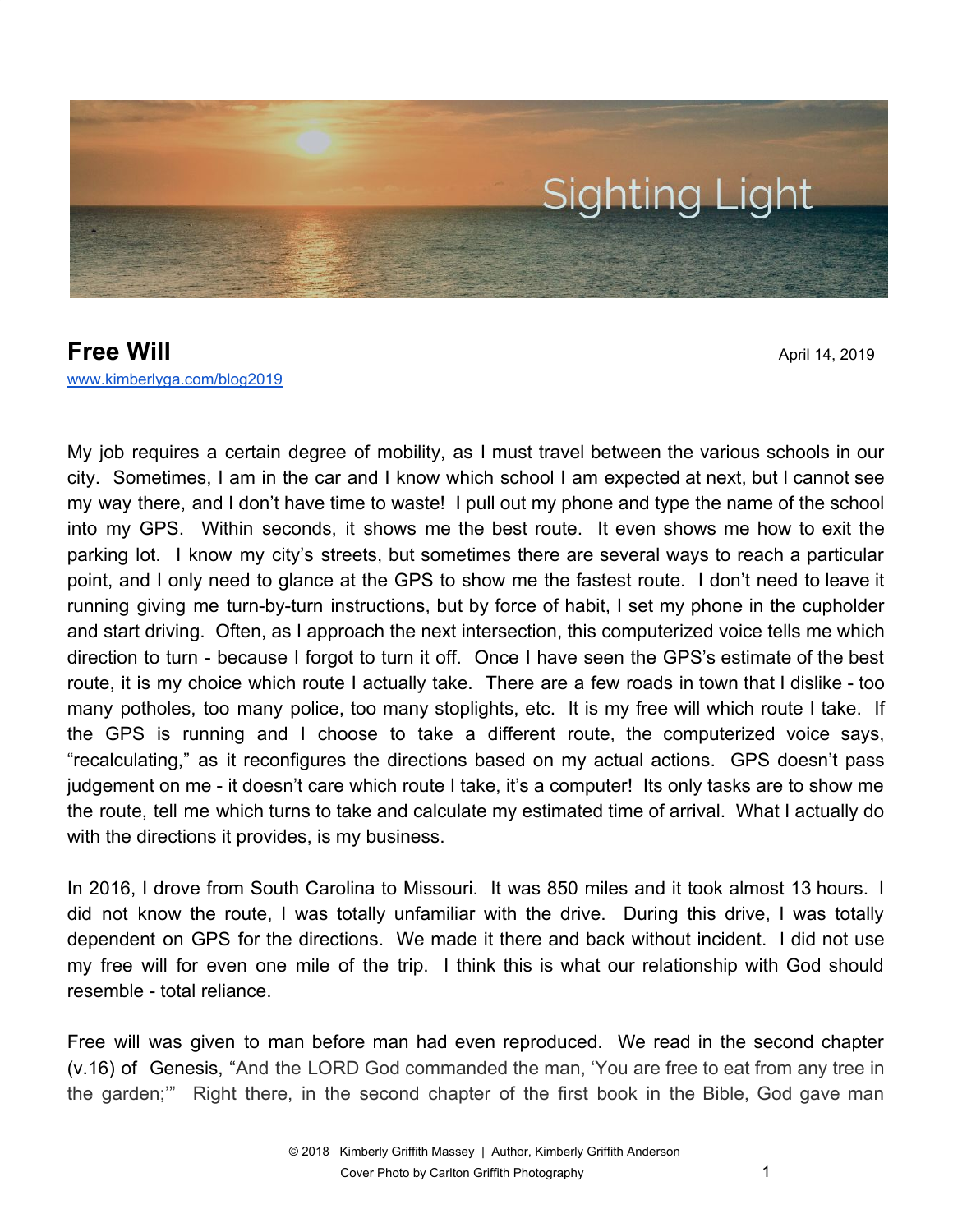options - choice - liberty - autonomy - the ability to make his own decisions - free will. God was not leaving man to his own devices. God was (and is) still there, but man was made in the image of God, and God is free to act as He so desires, so He gave man freedom, too. Genesis 1:29 **"**Then God said, "I give you every seed-bearing plant on the face of the whole earth and every tree that has fruit with seed in it. They will be yours for food." In Genesis 2:15, "The Lord God took the man and put him in the Garden of Eden to work it and take care of it." We don't see specific instructions, but choices in what to eat and in how to work and take care of the garden. In Genesis 2:19 we see more choices. **"**Now the Lord God had formed out of the ground all the wild animals and all the birds in the sky. He brought them to the man to see what he would name them; and whatever the man called each living creature, that was its name."

If we look back at Genesis 2:16, we notice that it is an incomplete sentence, hence the semicolon. *And the Lord God commanded the man, "You are free to eat from any tree in the garden;* The rest of the sentence is verse 17, *but you must not eat from the tree of the knowledge of good and evil, for when you eat from it you will certainly die."* That's tricky! Oh, but it's not! When we pick up a Bible, it's got a thousand pages, and probably a billion words, and all of them are important. Even if you haven't read the entire Bible, there are some important, overall truths to know.

- 1) God gives man choice. According to some [sources,](https://www.psychologytoday.com/us/blog/stretching-theory/201809/how-many-decisions-do-we-make-each-day) we make an average of 35,000 decisions each day. We choose to hit the snooze, we choose to make up the bed (or not), we choose to put the coffee on before we take a shower, we choose what to wear, we choose our route to work, etc. Many of the decisions we make are habitual or routine, but each day it is a choice to keep up the habit.
- 2) We don't know everything. "As you do not know the path of the wind, or how the body is formed in a mother's womb, so you cannot understand the work of God, the Maker of all things." (Ecclesiastes 11:5) Since we don't know everything, we should rely on the One who does.
- 3) We are sinners by nature. "Surely I was sinful at birth, sinful from the time my mother conceived me." (Psalm 51:5) God knows we are sinners. He knew we would become sinners. In Genesis 2:17 "but you must not eat from the tree of the knowledge of good and evil, for when you eat from it you will certainly die." It says when, not *if*, when - God knew man could not resist the temptation to eat the forbidden fruit. He still loves us and wants us to have choices. When faced with life's options there is always a Godly option (1 Corinthians 10:13). We have to be cognizant and ready. When making 35,000 decisions, in rapid succession, we must be in the Word daily so that we have the strength to choose God time and time again.
- 4) Man was created in God's image (Genesis 1:27) for God's glory (Isaiah 43:7). The decisions we make should always be to God's glory. "In their hearts humans plan their